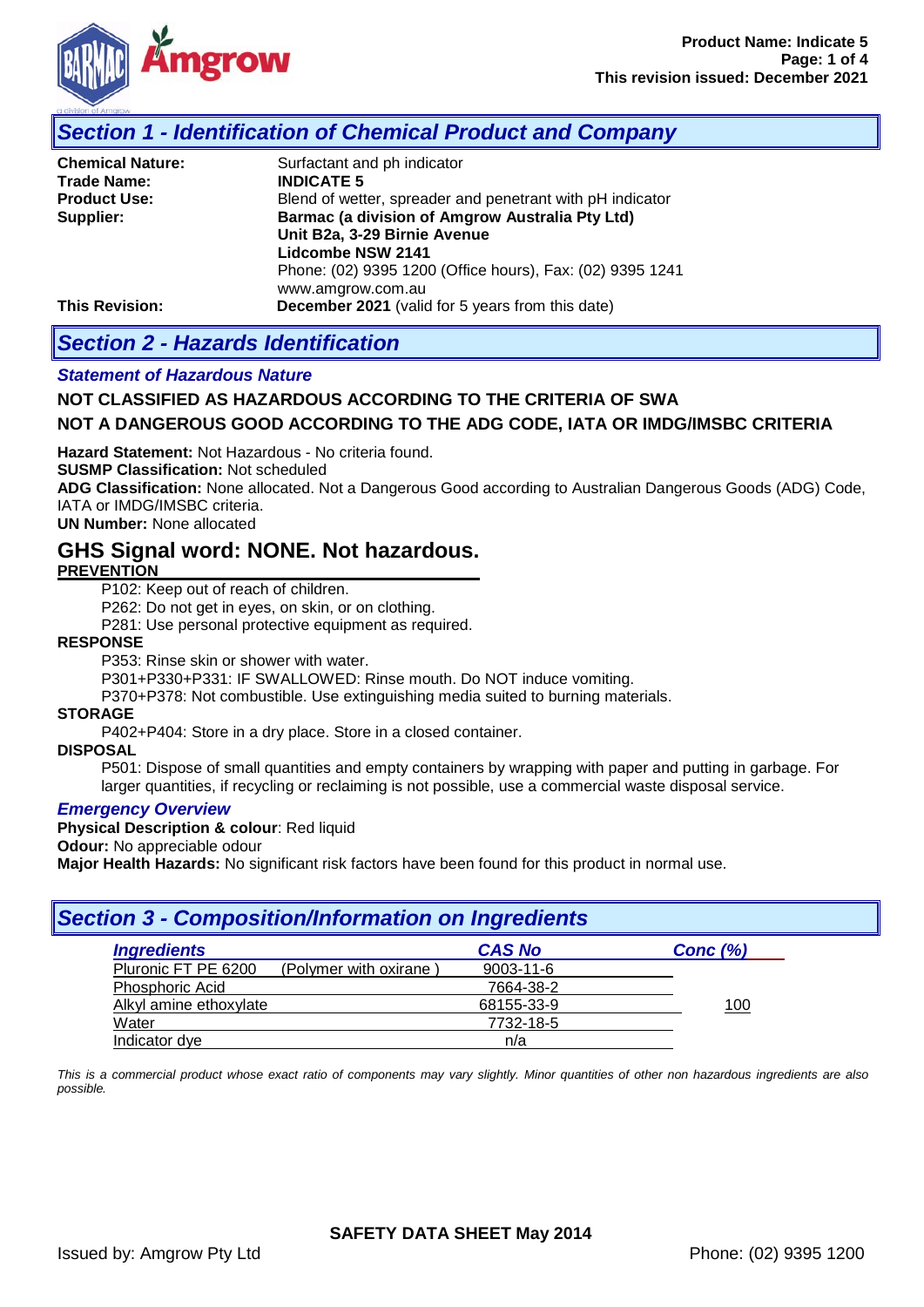

## *Section 4 - First Aid Measures*

**General Information:** You should call The Poisons Information Centre if you feel that you may have been poisoned, burned or irritated by this product. The number is 13 1126 from anywhere in Australia (0800 764 766 in New Zealand) and is available at all times. Have this MSDS with you when you call. Ensure eye wash and safety shower are readily available

**Inhalation:** If vapours have been inhaled, and irritation has developed, remove to fresh air and observe until recovered. If irritation becomes painful or persists for more than about 30 minutes, seek medical advice

**Skin Contact:** If product gets on skin, thoroughly wash contacted areas and remove contaminated clothing. No further measures should normally be required unless irritation is noticed. If irritation persists, seek medical attention.

**Eye Contact:** Immediately irrigate with copious amounts of lukewarm, gently flowing water for 15 – 20 minutes or until the product is removed or irritation has ceased, while holding the eyelid(s) open. Obtain medical advice if irritation becomes painful or lasts more than a few minutes.

**Ingestion:** Rinse mouth and give plenty of water if affected person able to drink. Do not induce vomiting unless instructed to do so by medical advice.

**Notes to Doctor:** Treat symptomatically. Note the nature of this product. No known specific antidote

## *Section 5 - Fire Fighting Measures*

**Fire and Explosion Hazards**: There is no risk of an explosion from this product under normal circumstances if it is involved in a fire.

| <b>Extinguishing Media:</b>      | Not Combustible. Use extinguishing media suited to burning materials.                   |
|----------------------------------|-----------------------------------------------------------------------------------------|
| <b>Fire Fighting:</b>            | If a significant quantity of this product is involved in a fire, call the fire brigade. |
| Flash point:                     | Does not burn.                                                                          |
| <b>Upper Flammability Limit:</b> | Does not burn.                                                                          |
| <b>Lower Flammability Limit:</b> | Does not burn.                                                                          |
| Auto ignition temperature:       | Not applicable - does not burn.                                                         |
| <b>Flammability Class:</b>       | Does not burn.                                                                          |
| <b>Fire Decomposition:</b>       | No hazardous decomposition products                                                     |
|                                  |                                                                                         |

## *Section 6 - Accidental Release Measures*

*Spillage:* Minor spills do not normally need any special cleanup measures. When wet, will become slippery. Avoid mist formation. As a minimum, wear overalls, goggles and gloves. Suitable materials for protective clothing include rubber, PVC. If there is a significant chance that vapours are likely to build up in the cleanup area, we recommend that you use a respirator.

In the event of a major spill, prevent spillage from entering drains or water courses. As a minimum, wear overalls, goggles and gloves. Stop leak if safe to do so, and contain spill. Absorb onto sand, vermiculite or other suitable absorbent material. Sweep up and shovel or collect recoverable product into labelled containers for recycling or salvage. After spills, wash area preventing runoff from entering drains. If a significant quantity of material enters drains, advise emergency services. This material may be suitable for approved landfill. Dispose of only in accord with all regulations. Full details regarding disposal of used containers, spillage and unused material may be found on the label. If there is any conflict between this MSDS and the label, instructions on the label prevail.

## *Section 7 - Handling and Storage*

*Handling:* Check Section 8 of this SDS for details of personal protective measures, and make sure that those measures are followed. The measures detailed below under "Storage" should be followed during handling in order to minimise risks to persons using the product in the workplace. Also, avoid contact or contamination of product with incompatible materials listed in Section 10.

*Storage:* Store in a cool, dry place away from children and animals or foodstuffs. Containers should be kept closed in order to minimise contamination. Keep from extreme heat and open flames, protect from freezing and make sure that the product does not come into contact with substances listed under "Materials to avoid" in Section 10.

# *Section 8 - Exposure Controls and Personal Protection*

## *Exposure Limits TWA (mg/mP3P) STEL (mg/mP3P) ADI (mg/Kg/day) NOEL (mg/Kg/day)*

Exposure limits have not been set by SWA for any ingredients in product. The TWA exposure value is the average airborne concentration of a<br>particular substance when calculated over a normal 8 hour working day for a 5 day *mists when limits have not otherwise been established. The STEL (Short Term Exposure Limit) is an exposure value that should not be exceeded*  for more than 15 minutes and should not be repeated for more than 4 times per day. There should be at least 60 minutes between successive exposures at the STEL. The term "peak "is used when the TWA limit, because of the rapid action of the substance, should never be exceeded,

### **SAFETY DATA SHEET May 2014**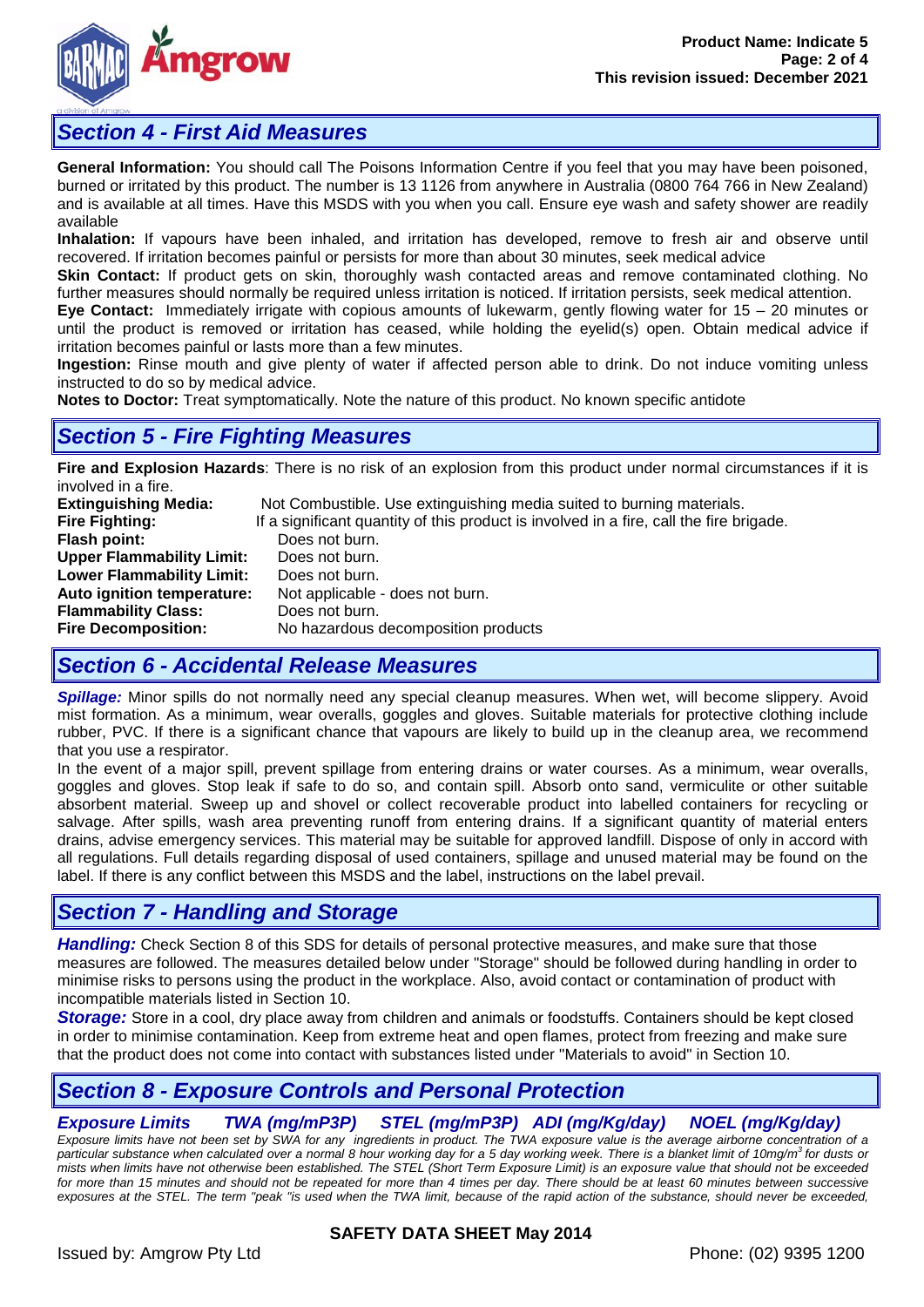

*even briefly. ADI means Acceptable Daily Intake and NOEL means No-observable-effect-level. Values taken from Australian ADI List, 31st March 2012*

#### *Personal Protection*

The following Australian Standards will provide general advice regarding safety clothing and equipment:

Respiratory equipment: **AS/NZS 1715**, Protective Gloves: **AS 2161**, Industrial Clothing: **AS2919**, Industrial Eye Protection: **AS1336** and **AS/NZS 1337**, Occupational Protective Footwear: **AS/NZS2210**.

No special equipment is usually needed when occasionally handling small quantities. The following instructions are for bulk handling or where regular exposure in an occupational setting occurs without proper containment systems.

**Ventilation:** Avoid high mist concentration and provide local exhaust ventilation where necessary.

**Eye Protection:** Eye protection such as protective glasses or goggles is recommended when this product is being used.

**Skin Protection:** Impermeable protective gloves should be worn when you are using this product. Failure to do so will lead to irritation of the skin

**Respirator:** It is usually safe to not use a dust mask or respirator protection on account of this product.

Provision of eye wash facilities and safety shower recommended.

Always wash hands before smoking, eating or using the toilet. Wash contaminated clothing and other protective equipment before storing or re-using.

## *Section 9 - Physical and Chemical Properties:*

| <b>Physical Description &amp; colour:</b> | Red liquid           |
|-------------------------------------------|----------------------|
| Odour:                                    | No appreciable odour |
| <b>Boiling Point:</b>                     | Not determined       |
| <b>Vapour Pressure:</b>                   | No data              |
| <b>Vapour Density:</b>                    | No data.             |
| <b>Specific Gravity:</b>                  | No data              |
| <b>Water Solubility:</b>                  | Soluble              |
| pH:                                       | no data              |
| <b>Volatility:</b>                        | No data.             |
| <b>Odour Threshold:</b>                   | No data.             |
| <b>Evaporation Rate:</b>                  | No data.             |
| <b>Corrosiveness:</b>                     | Not corrosive        |
| <b>Flash Point</b>                        | Not flammable        |
| Ignition temp:                            | No data              |

## *Section 10 - Stability and Reactivity*

**Reactivity**: This product is stable under normal temperatures and pressures, when stored and handled in accordance with this MSDS

**Conditions to Avoid:** Store away from heat or fire. Do not store in metal containers

**Incompatibilities:** No Known particular incompatibilities

**Polymerisation:** This product is unlikely to spontaneously polymerise

**Fire Decomposition:** Burning may result in release of carbon monoxide fumes.

# *Section 11 - Toxicological Information*

**Health Hazard Summary:** Low toxicity. This product may only present a hazard with eye contact, prolonged and repeated skin contact or with inhalation at high levels

### *Potential Health Effects*

**Inhalation:** Not expected to be an inhalation hazard at ambient temperatures

**Skin Contact:** Prolonged or repeated skin contact may result in slight irritation. Data suggests that this product should present no significant problems to typical persons if used as intended.

**Eye Contac**t**:** This product may be irritating to the eyes - avoid contact with eyes

**Ingestion:** Data suggests that this product should present no significant problems to typical persons if used as intended. Ingestion of large amounts may cause gastrointestinal disorder, nausea, diarrhoea, vomiting,

#### *Classification of Hazardous Ingredients*

Ingredient **Risk Phrases** 

No ingredient mentioned in the HSIS Database is present in this product at hazardous concentrations.